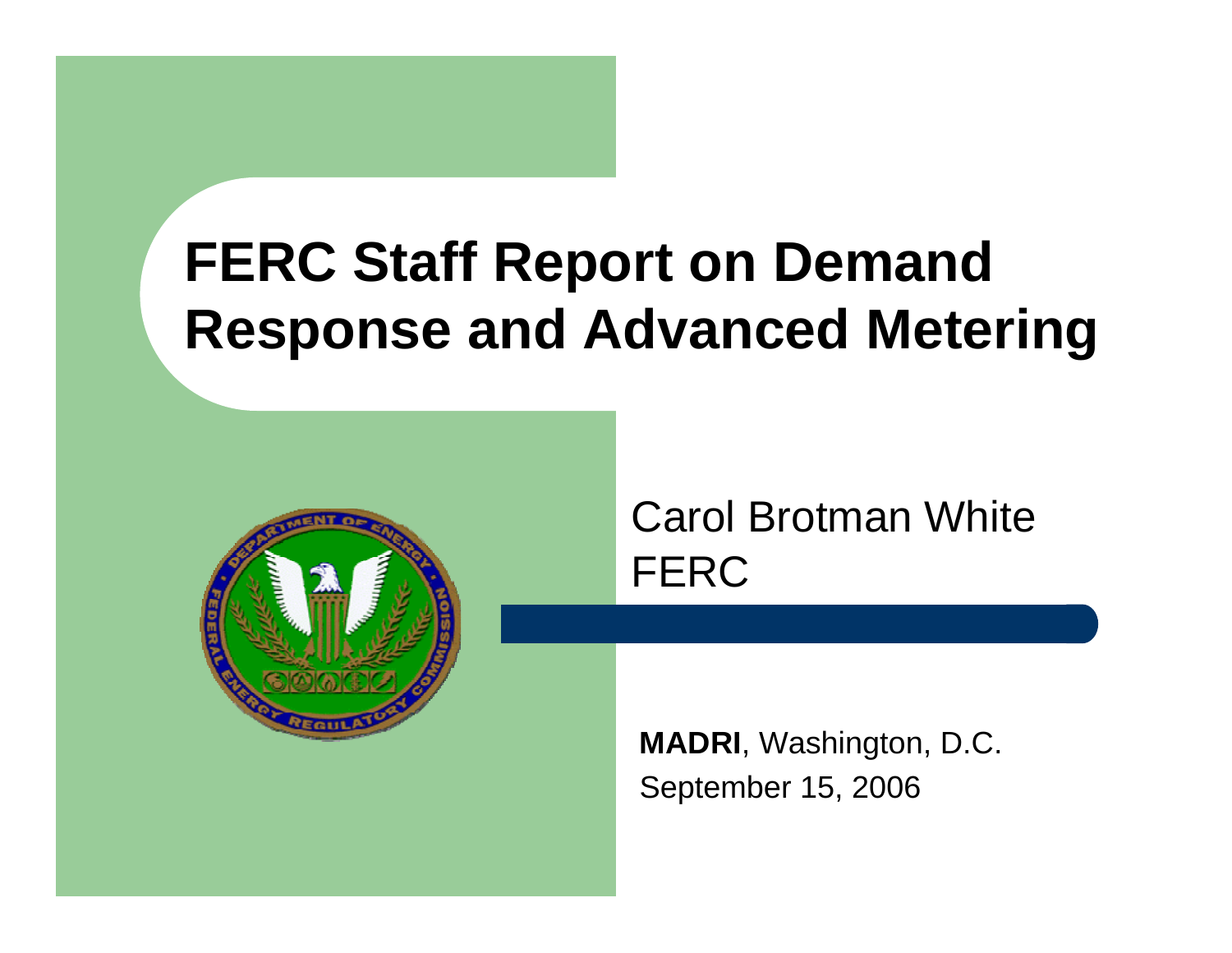

## **FERC Demand Response Report**



- FERC staff recently completed a report required by the Energy Policy Act of 2005
- • Report assesses demand response and advanced metering

<http://www.ferc.gov/legal/staff-reports/demand-response.pdf>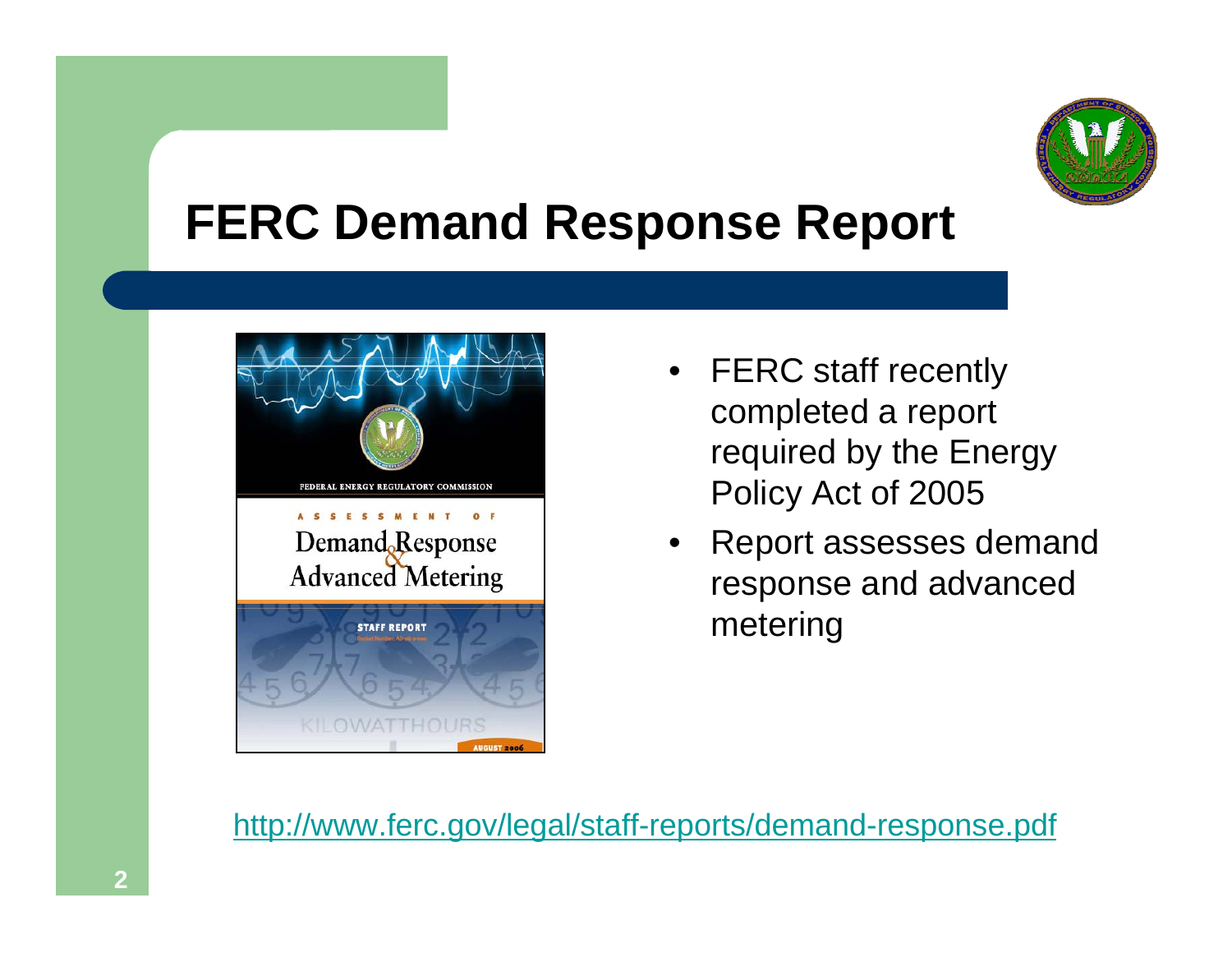

## **Congressional Request**

- Section 1252(e)(3) of EPAct 2005 requests that FERC, by appropriate region, identify and review:
	- and the state of the Advanced metering penetration
	- and the state of the Demand response programs
	- and the state of the Resource contribution from programs
	- and the state of the Role of demand response in regional and transmission planning
	- **Links of the Common** Demand response regulatory barriers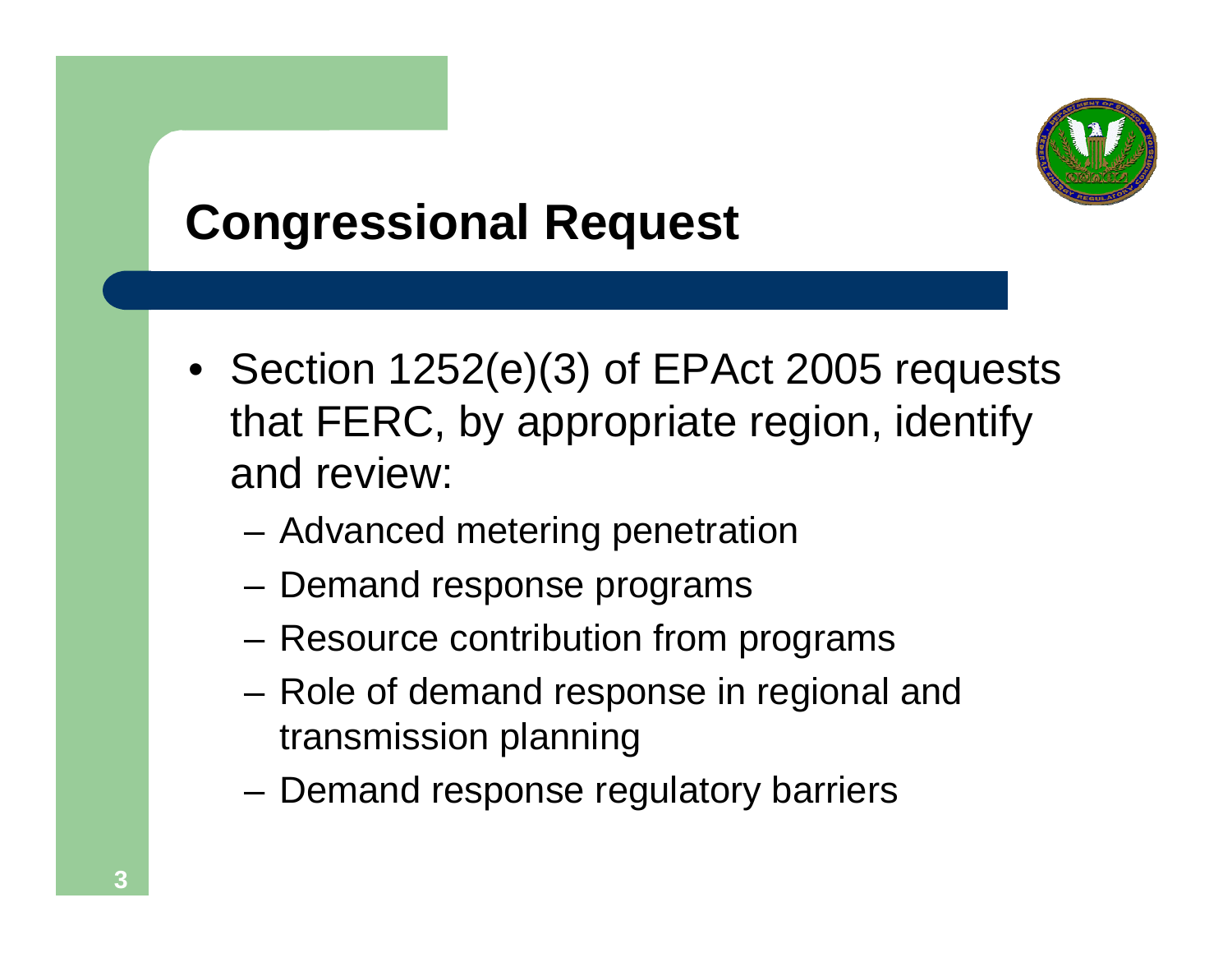

## **FERC Survey**

- Sent voluntary survey to 3,365 entities
	- –DR survey results by NERC region
	- **Links of the Common** AMI survey by states
- Covered all 50 states
- Surveyed
	- –Public and private utilities
	- **Links of the Common** Regulated and unregulated entities
- Response rates to demand response & advanced metering surveys ~ 55%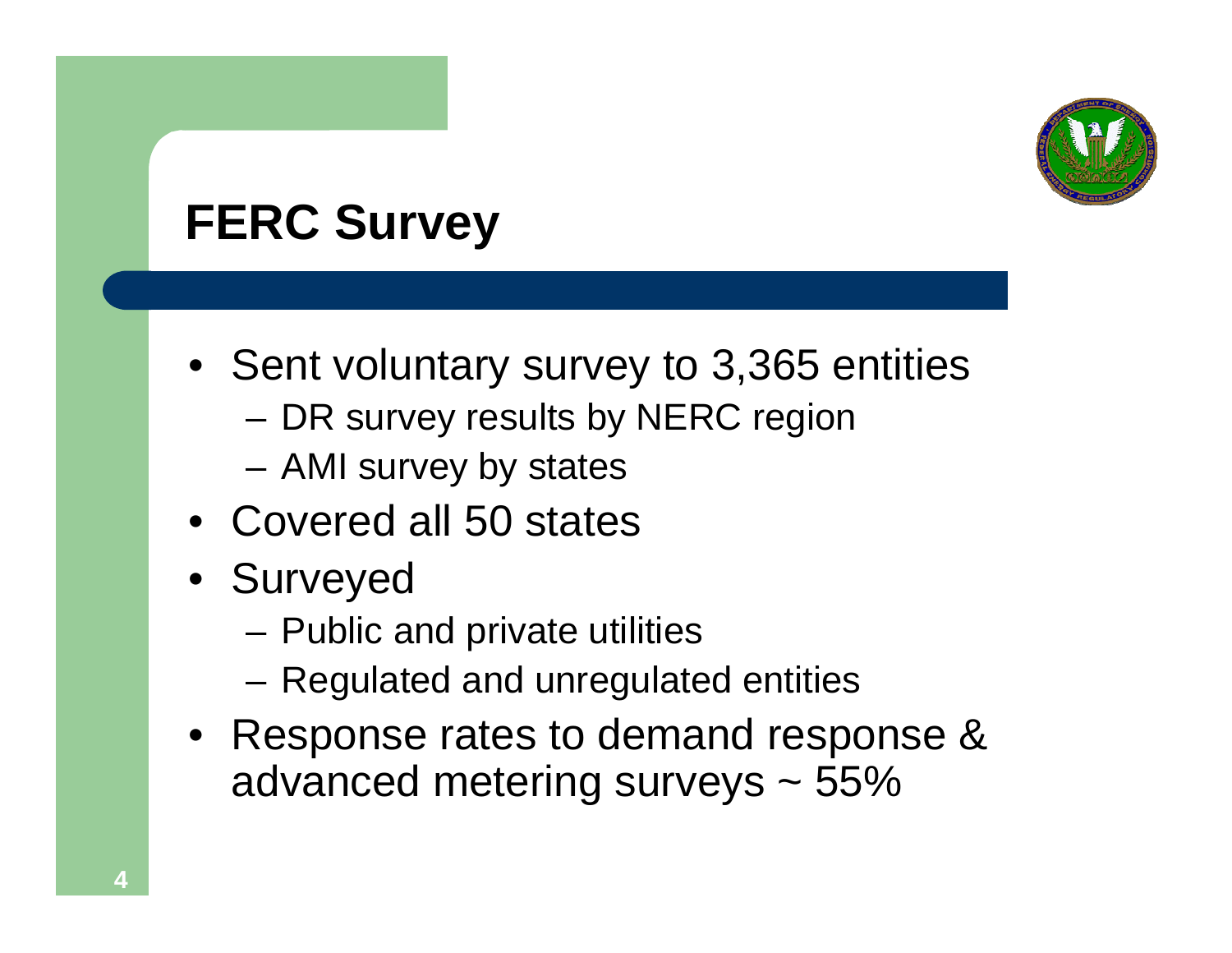

### **Response Rates to both Surveys**



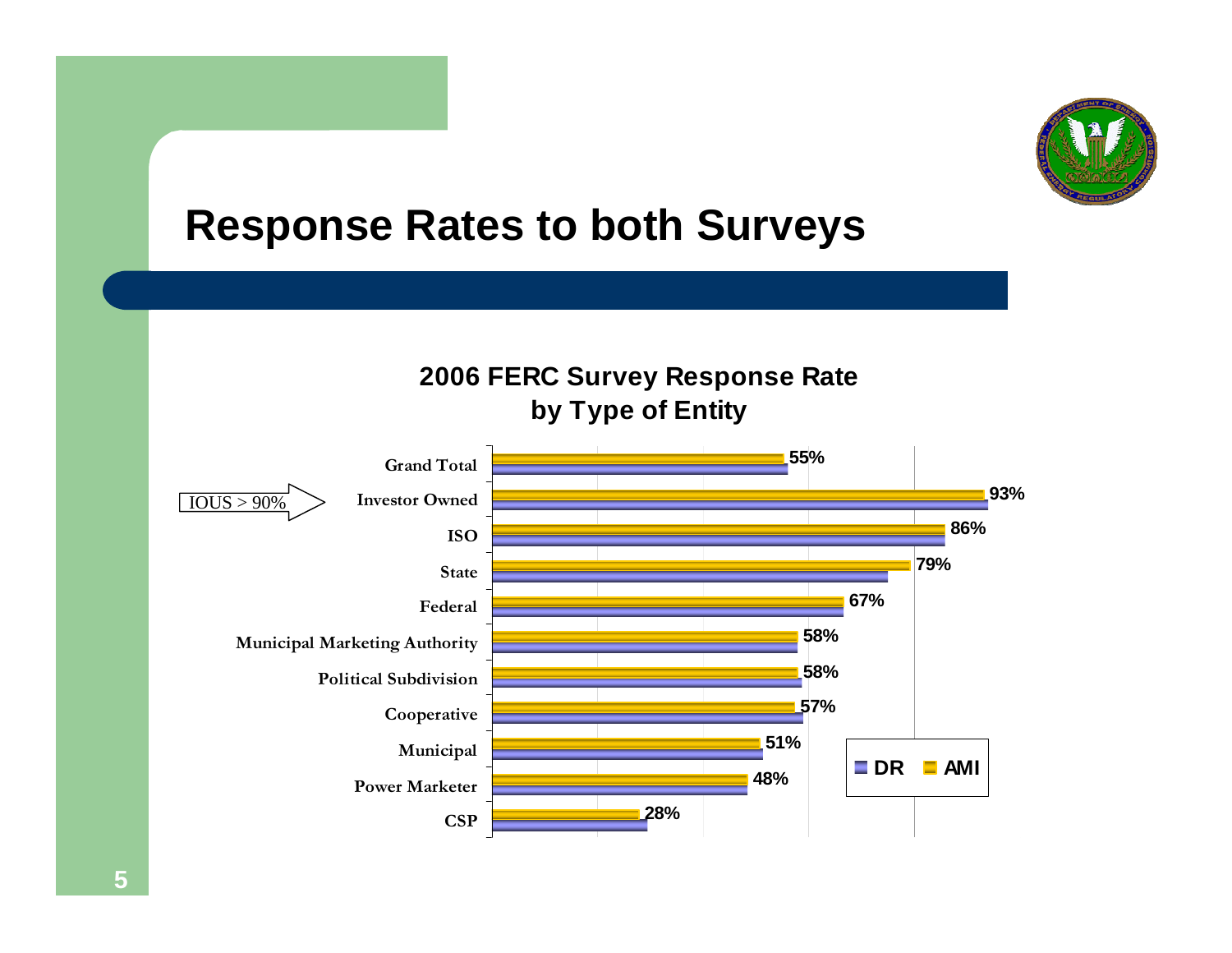

## **Advanced Metering Penetration Results**

- Penetration of advanced metering low: 6%
	- Some earlier estimates had been closer to 10%
	- – Some utilities with fixed network AMR did not report their meters as "advanced meters"
- • Higher penetration in both rural and more-urbanized states
- •Rural electric cooperatives have the highest percent
- • Except for Pennsylvania, penetration in the Northeast and Mid-Atlantic states is lower than the national average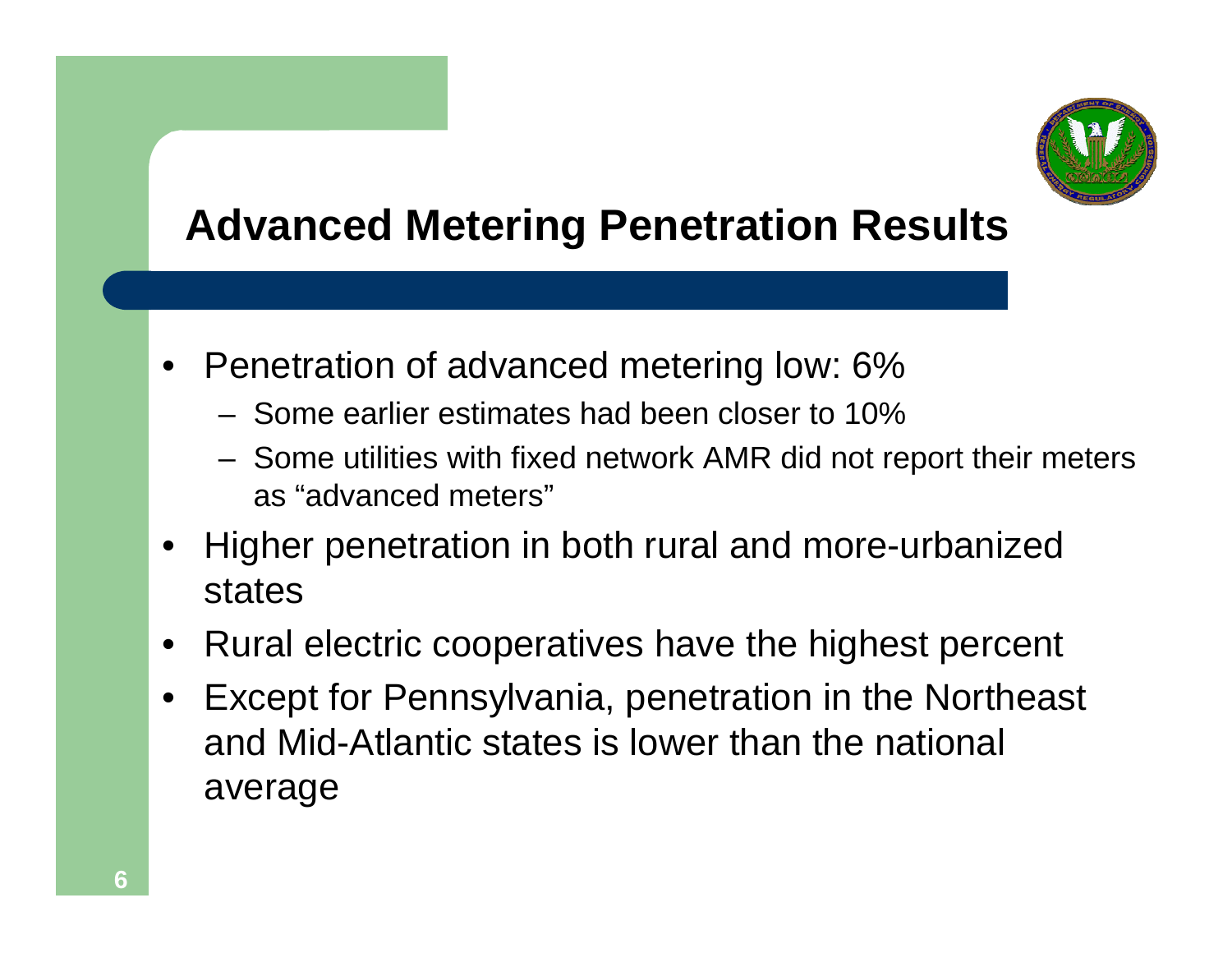

#### **Survey regions – NERC regions**

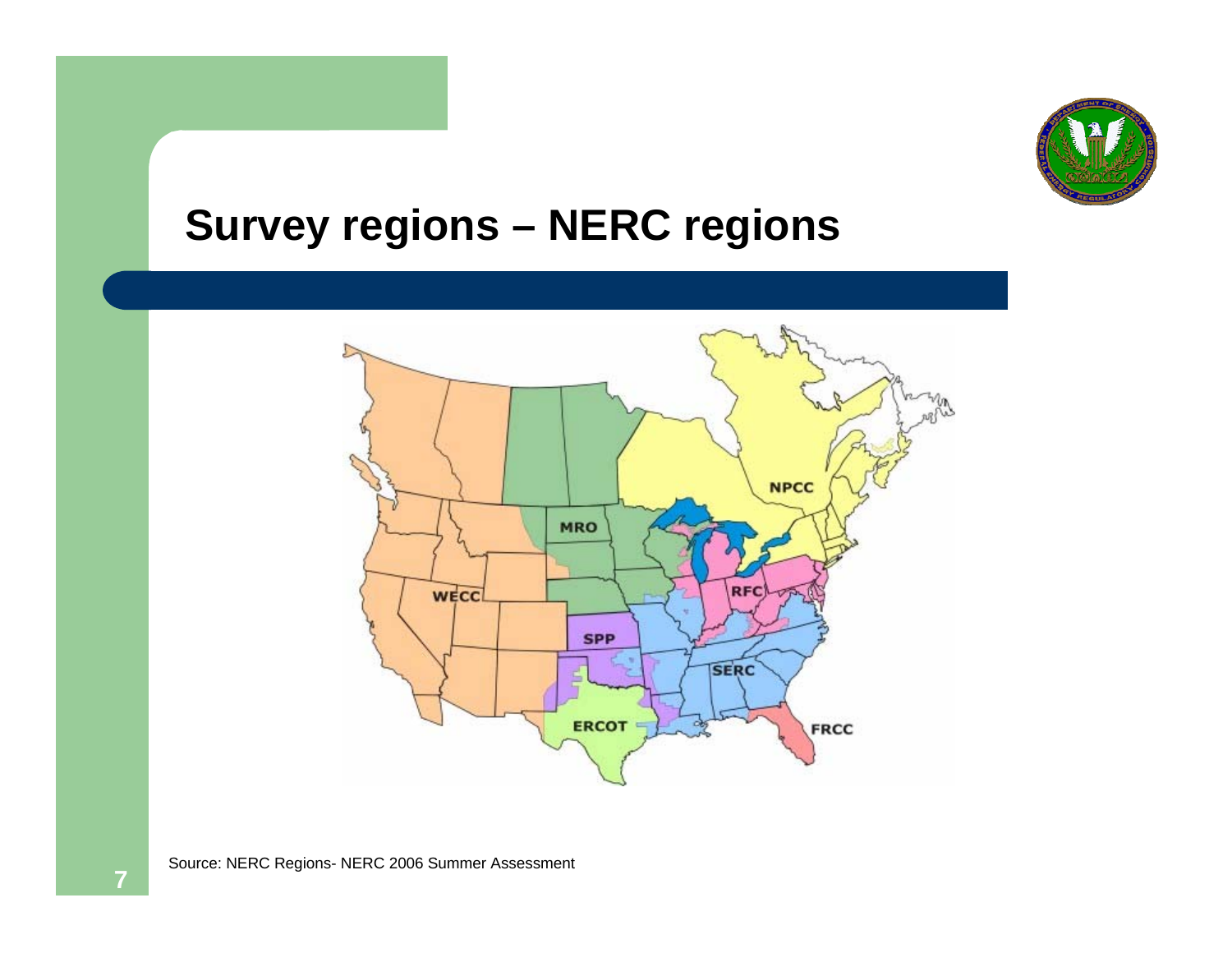

## **Advanced Metering Penetration By Region**

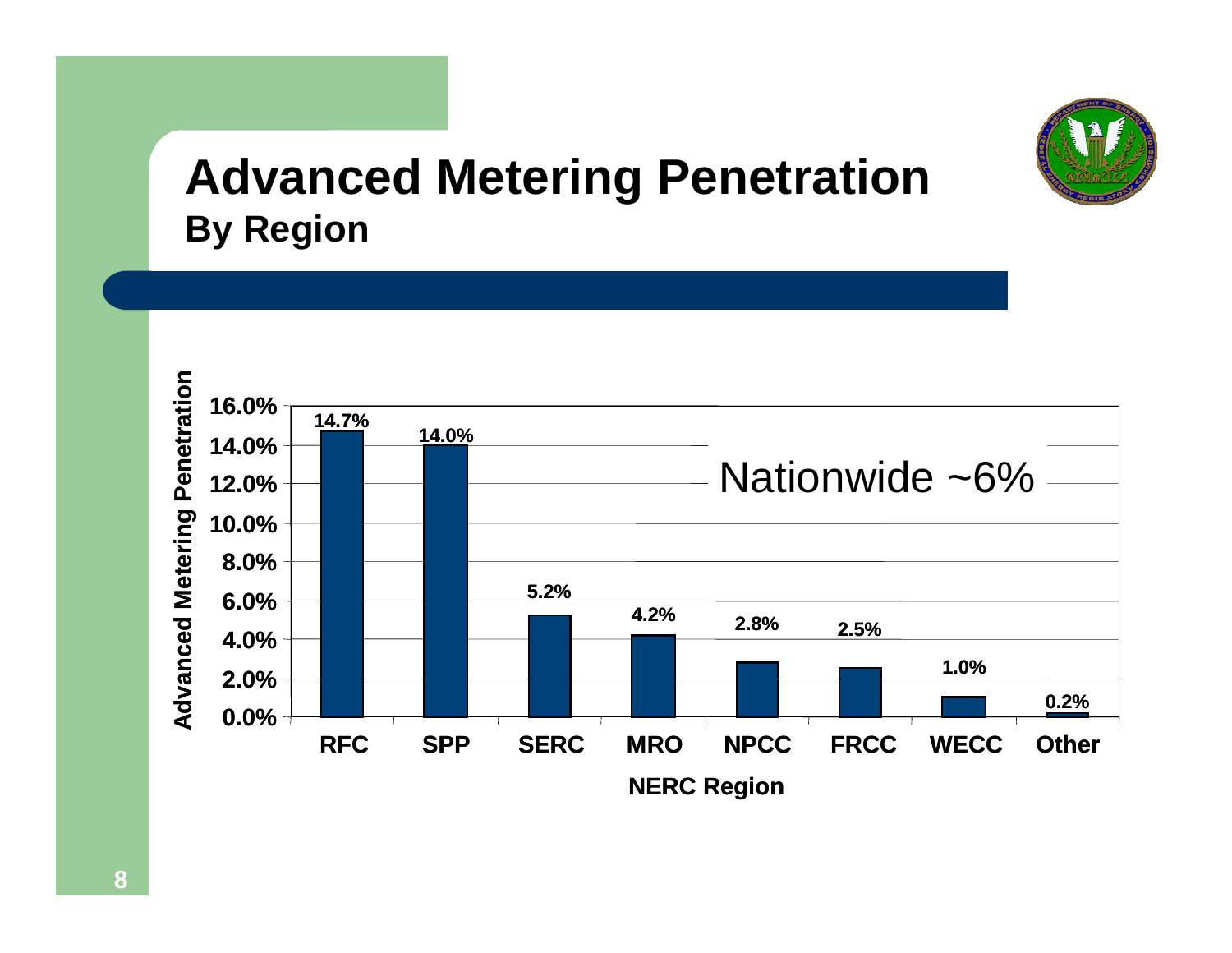

### **Advanced Metering Penetration Top Ten States**

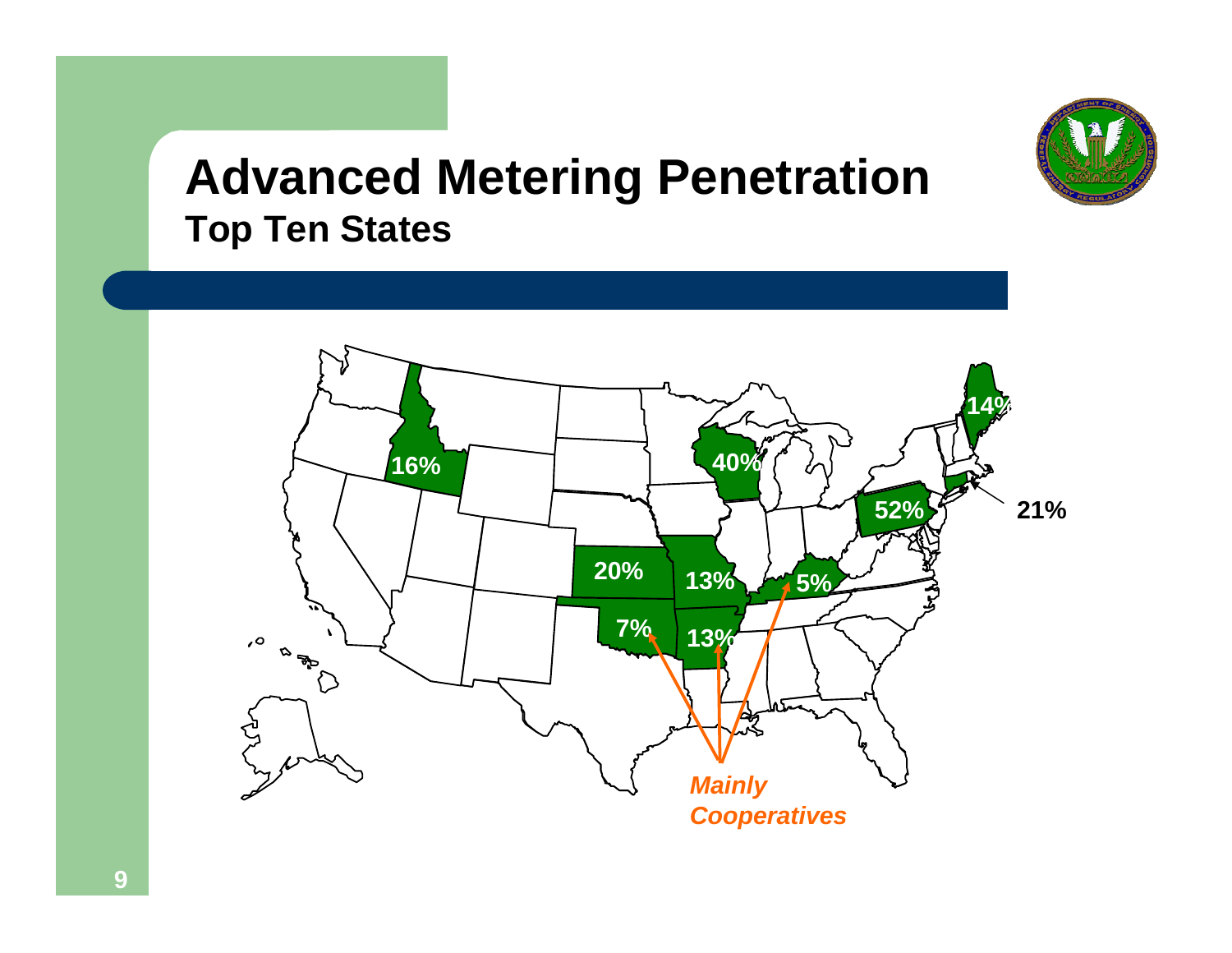

#### **Advanced Metering Penetration in Northeast and Mid-Atlantic States**

| <b>State</b>      | <b>Res AMI</b> | <b>Com AMI</b> | Ind AMI | <b>Trans AMI</b> | Other AMI | <b>Total AMI</b> |
|-------------------|----------------|----------------|---------|------------------|-----------|------------------|
| PA                | 52.1%          | 55.9%          | 29.1%   | $100.0\%$        | $0.0\%$   | 52.5%            |
| <b>CT</b>         | 21.1%          | 23.4%          | 36.6%   | $100.0\%$        | 99.3%     | 21.4%            |
| <b>ME</b>         | 14.3%          | 14.8%          | 5.7%    | $0.0\%$          | $0.0\%$   | 14.3%            |
| <b>NH</b>         | 2.3%           | 2.0%           | 43.2%   | $0.0\%$          | $0.0\%$   | 2.5%             |
| NJ                | 0.4%           | $0.0\%$        | 3.1%    | 6.5%             | $0.0\%$   | 0.4%             |
| MA                | $0.0\%$        | 1.3%           | 3.5%    | 0.8%             | 0.2%      | 0.2%             |
| <b>DC</b>         | $0.0\%$        | 0.9%           | $0.0\%$ | $0.0\%$          | $0.0\%$   | 0.1%             |
| NY                | $0.0\%$        | 0.3%           | 10.3%   | $0.0\%$          | 3.6%      | 0.1%             |
| <b>RI</b>         | $0.0\%$        | 0.4%           | 6.9%    | $0.0\%$          | $0.0\%$   | 0.1%             |
| <b>MD</b>         | $0.0\%$        | 0.2%           | $0.0\%$ | 67.3%            | 2.4%      | $0.0\%$          |
| DE                | $0.0\%$        | $0.0\%$        | 1.9%    | $0.0\%$          | 0.3%      | $0.0\%$          |
| <b>VT</b>         | $0.0\%$        | $0.0\%$        | 1.4%    | $0.0\%$          | $0.0\%$   | $0.0\%$          |
| <b>US</b> Average | $5.7\%$        | 4.7%           | 4.8%    | 5.4%             | $3.0\%$   | 5.6%             |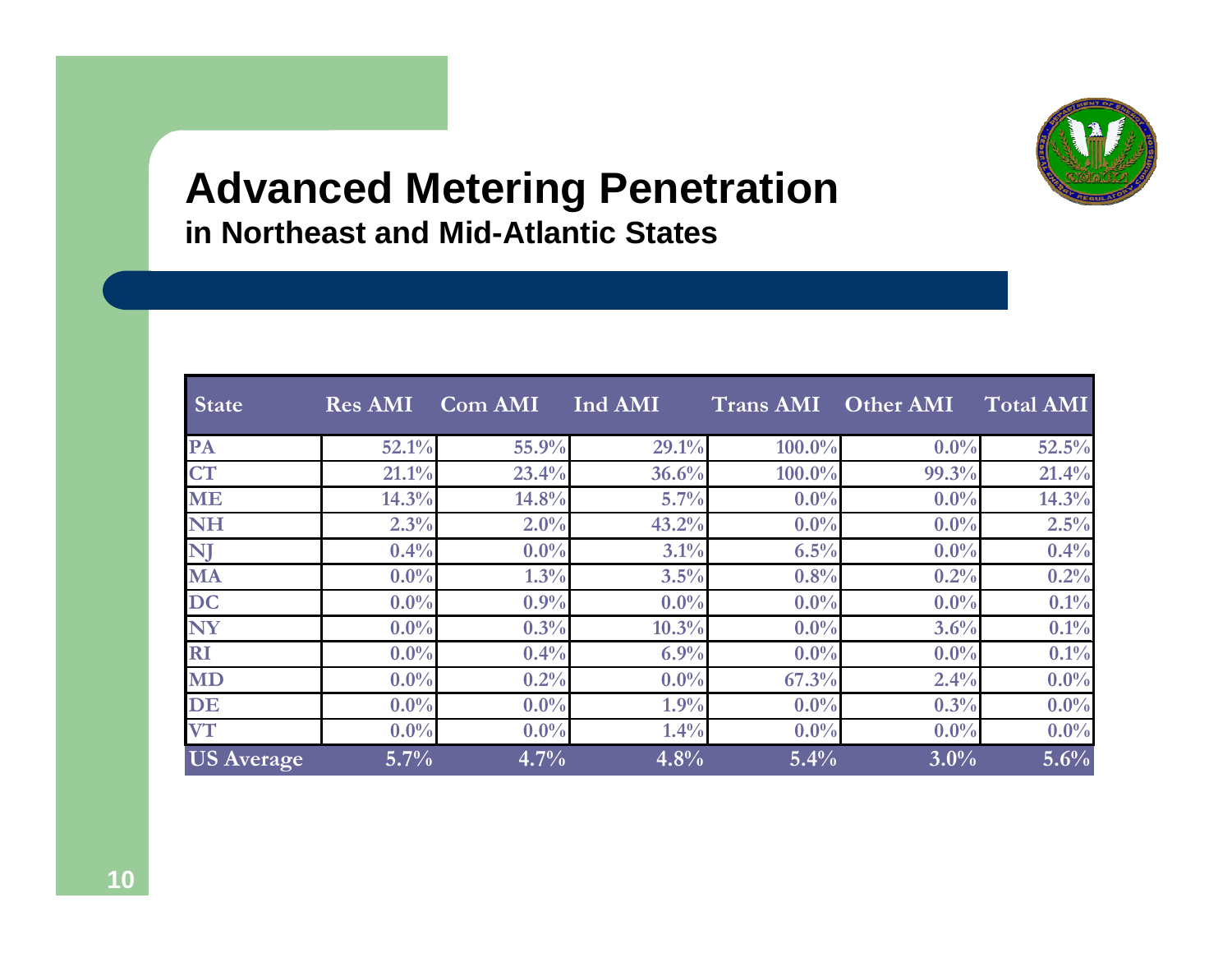

## **Demand Response Programs in Report**

- • Incentive-Based Programs
	- Direct load control
	- Interruptible / curtailable rates
	- Demand bidding / buyback programs
	- Emergency demandresponse programs
	- Capacity-market programs
	- Ancillary-services market programs
- Time-Based Rates
	- Time-of-use
	- Critical-peak pricing
	- Real-time pricing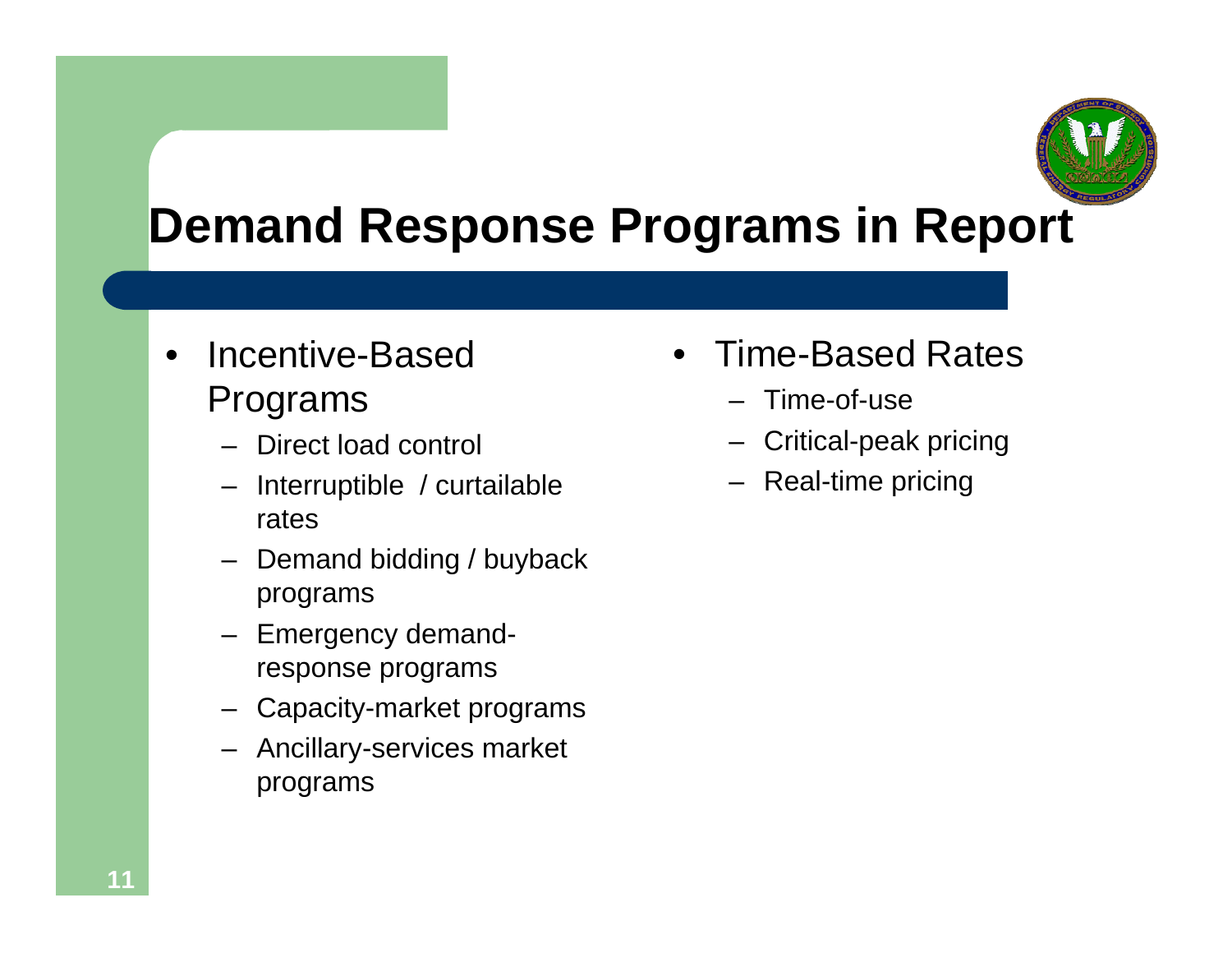

## **Demand Response Results**

- • Demand response is important in both wholesale and retail markets
- 37,500 MW of demand response potential in existing programs:
	- Vast majority from incentive-based demand response many legacy utility programs
	- ISO and other wholesale demand response represents about 8,900 MW (24%)
- • Demand response capability represents between 3% to 7% of peak demand in most regions
- $\bullet$  Demand response in the Northeastern states reflects the importance of ISO programs in the region (particularly in NPCC)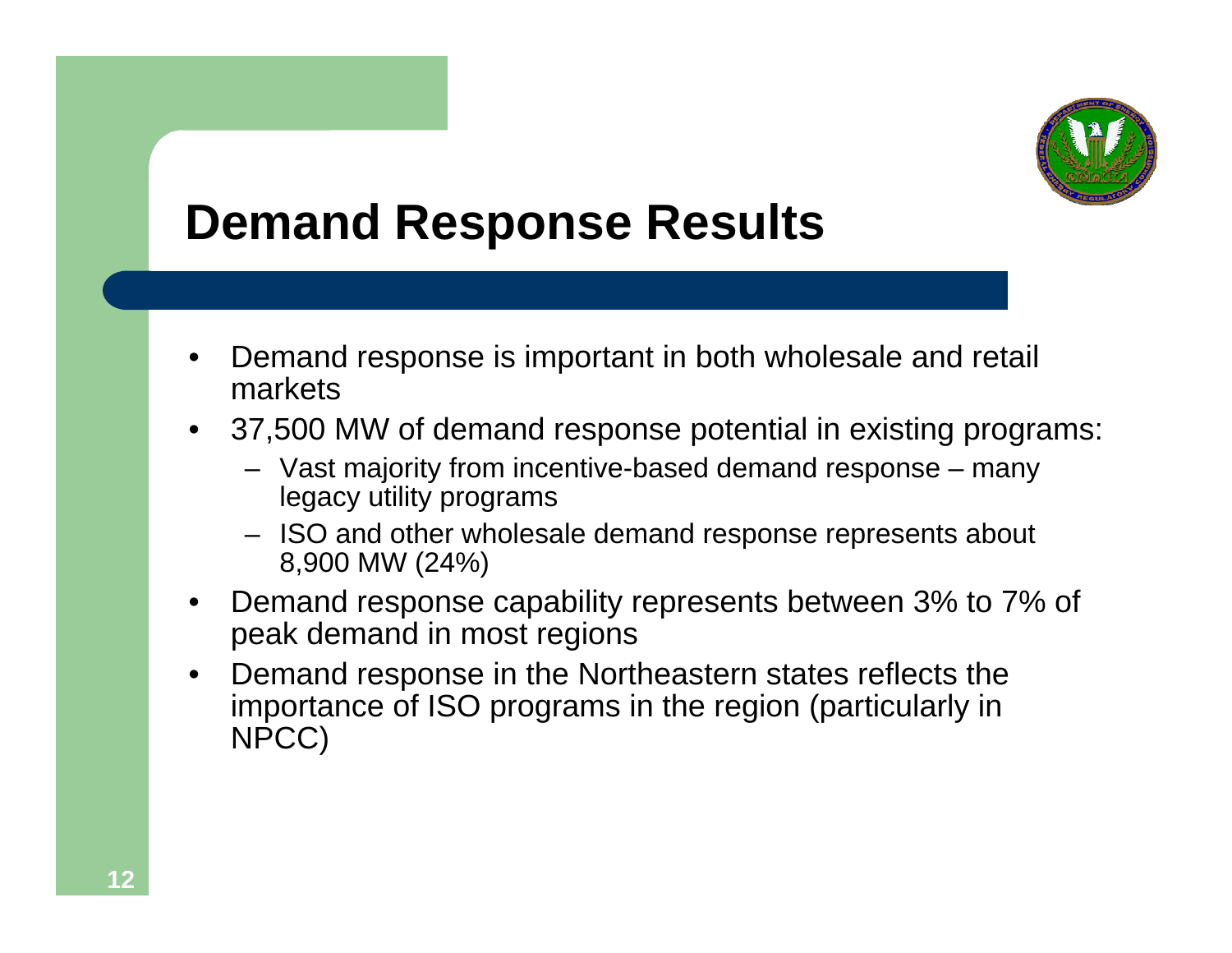

#### **Existing DR Resource Contribution By Region and Customer Class**

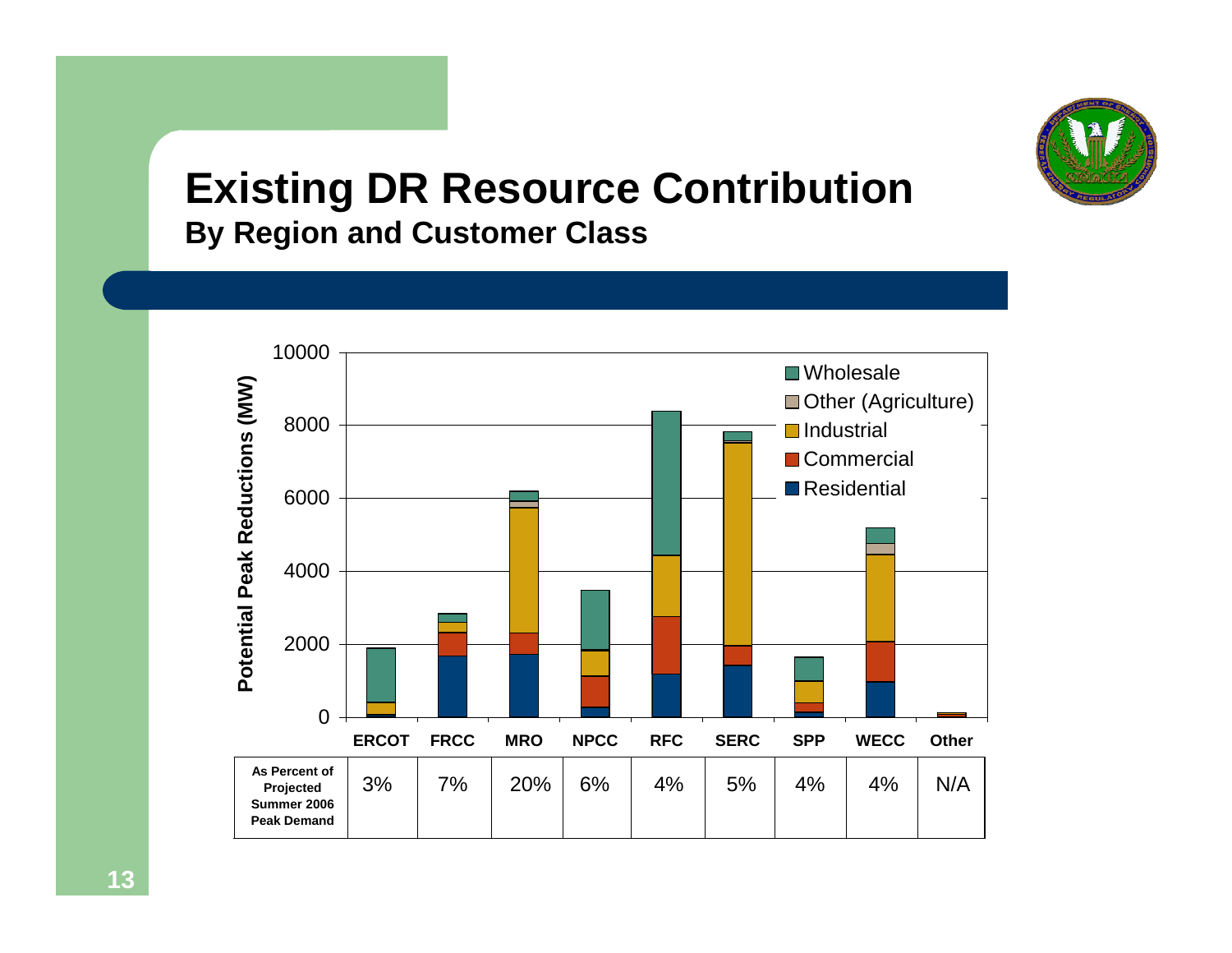

#### **Existing DR Resource Contribution By Type of Program**

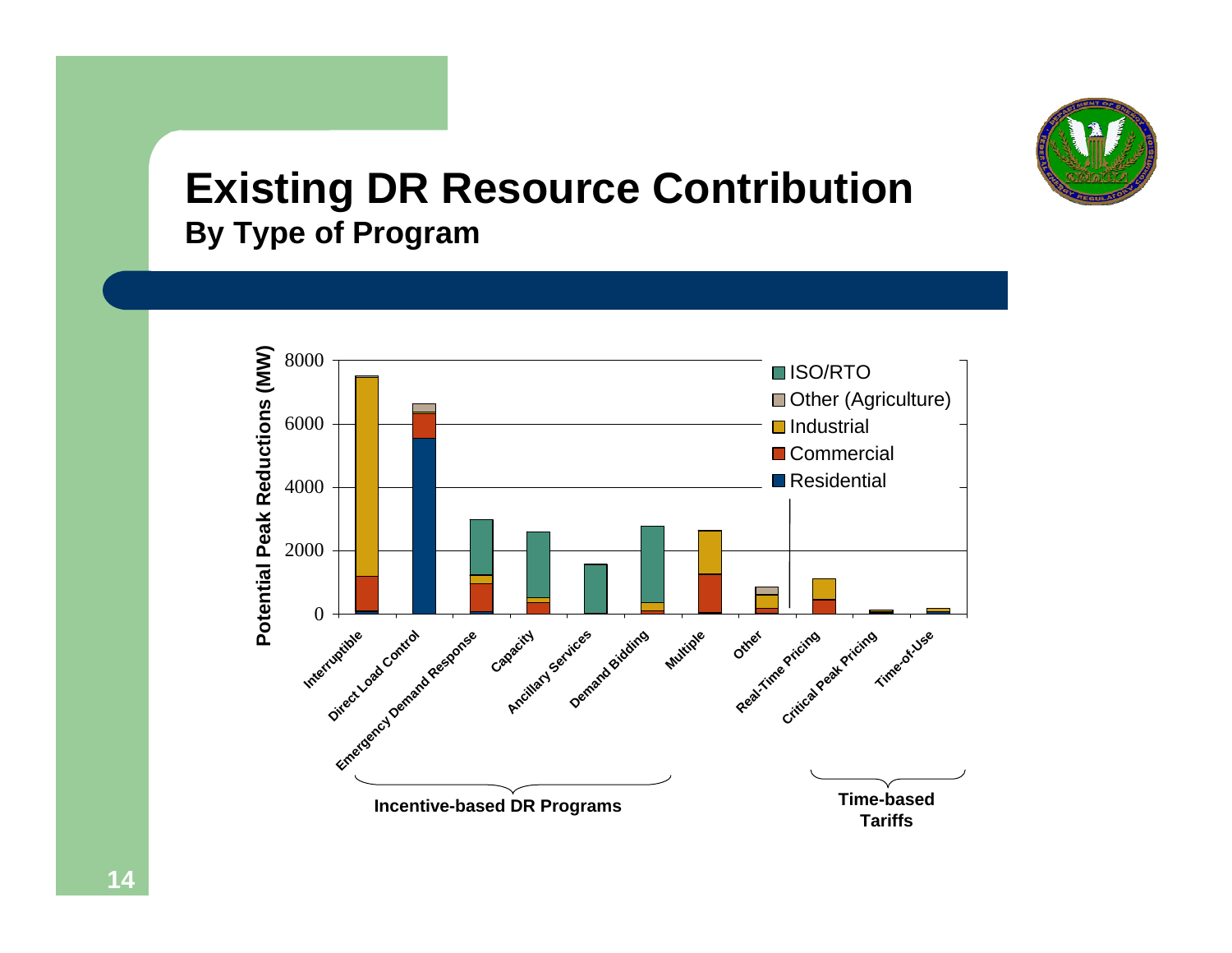

#### **Customers Enrolled in DLC Programs By Region and LSE-entity type**

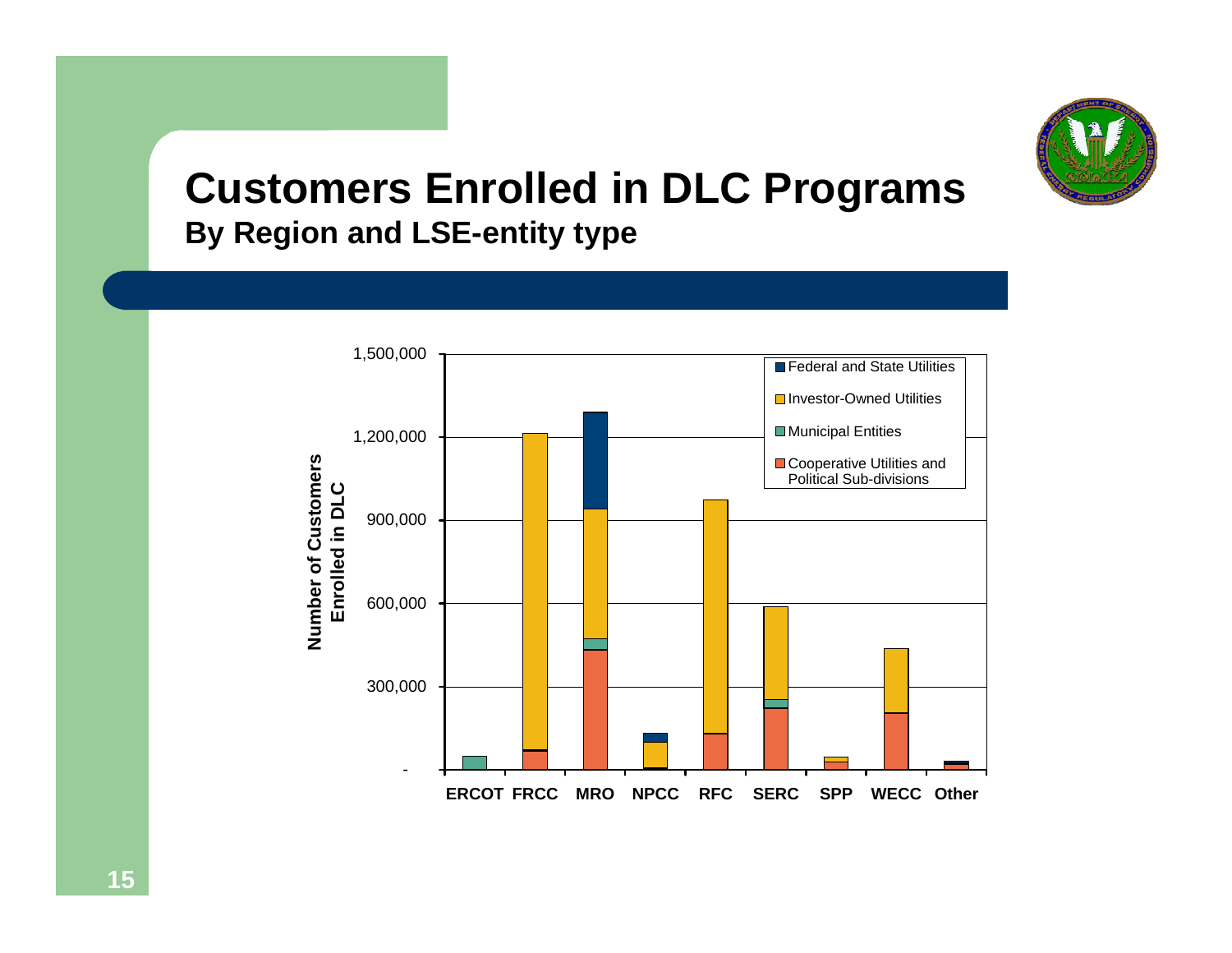

#### **Entities Offering Interruptible/Curtailable Tariffs By Region and LSE-entity type**

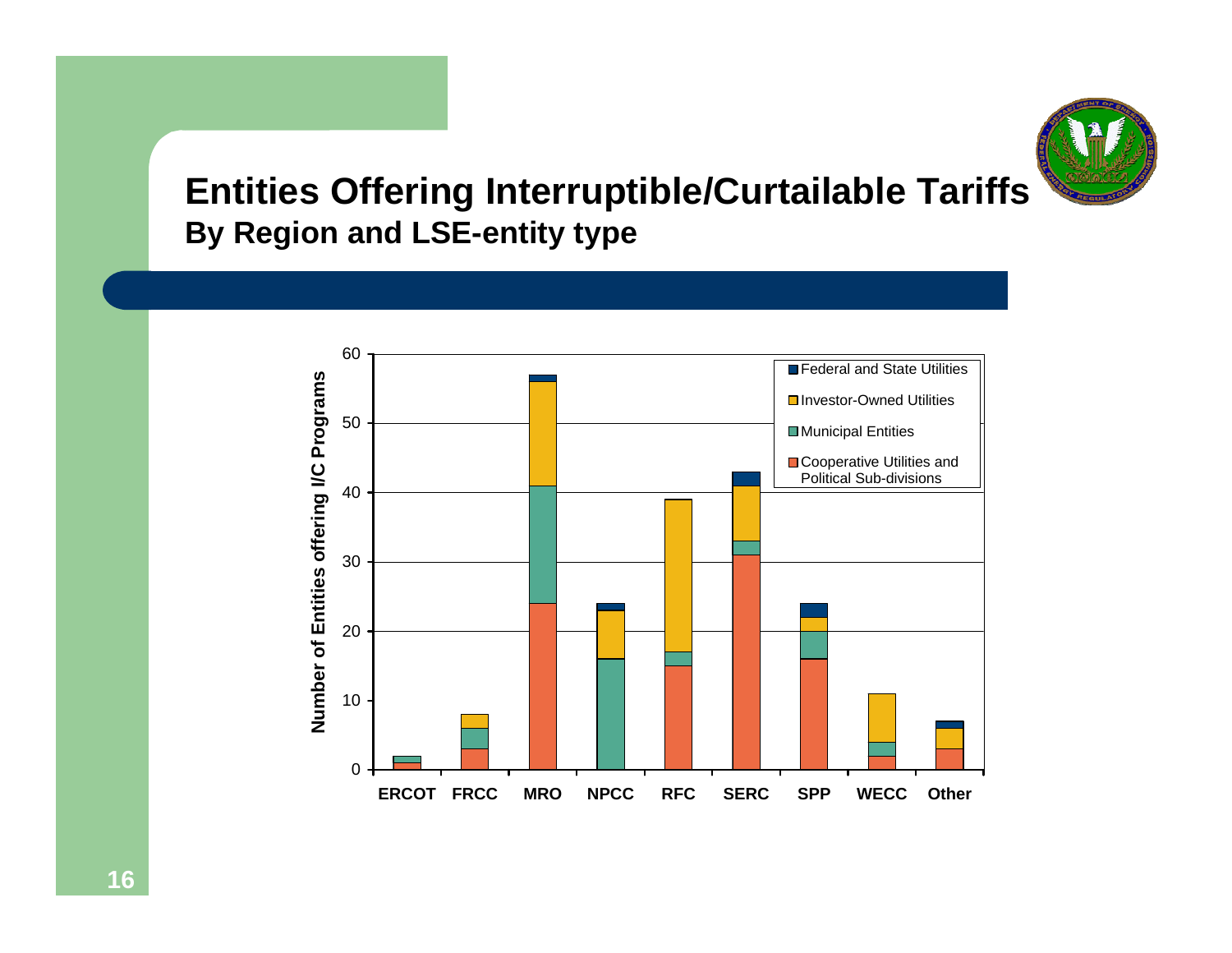

## **Entities Offering Other Incentive-Based Demand Response**

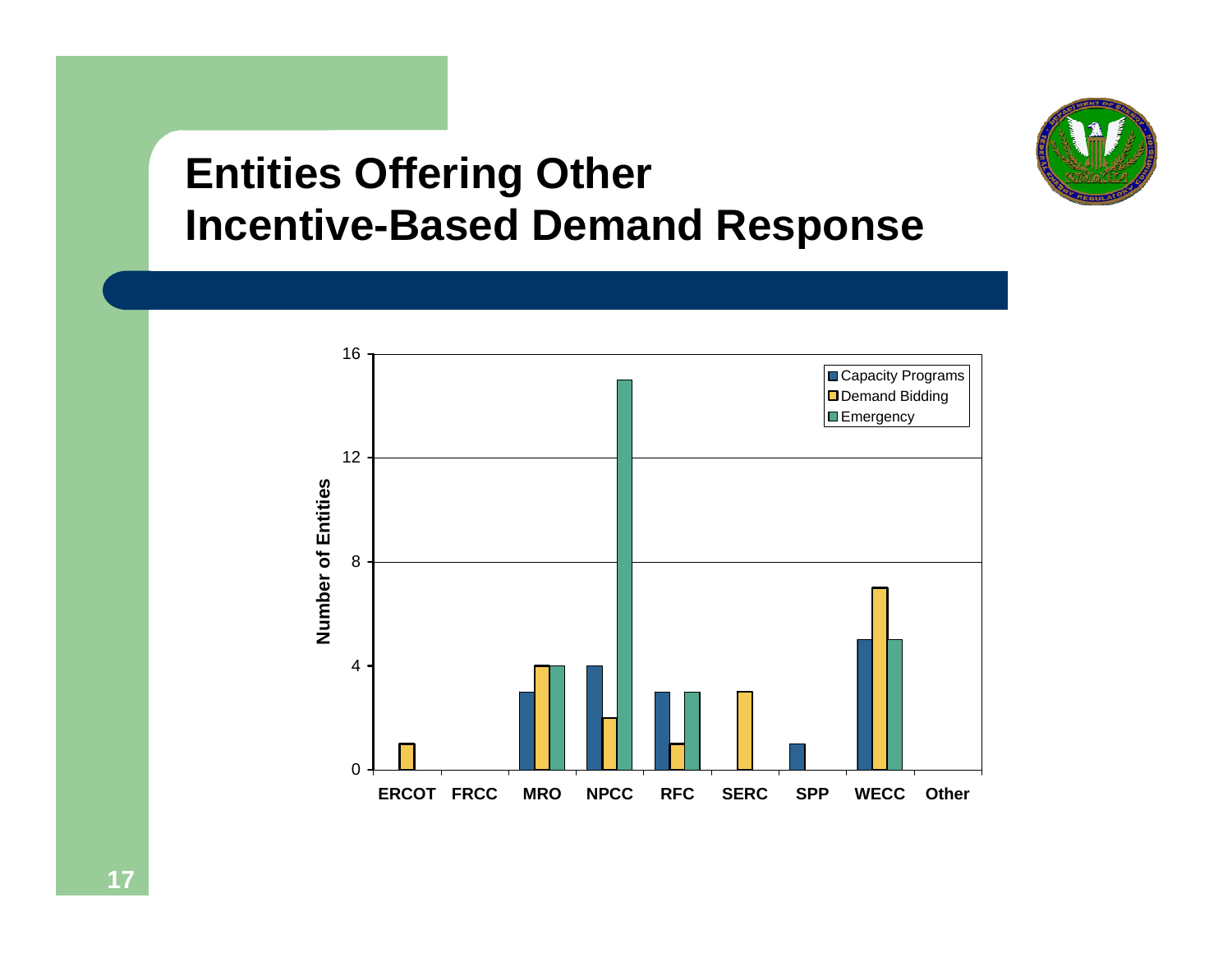

#### **2005 Actual Demand Response Compared to Potential from Existing Demand Response**

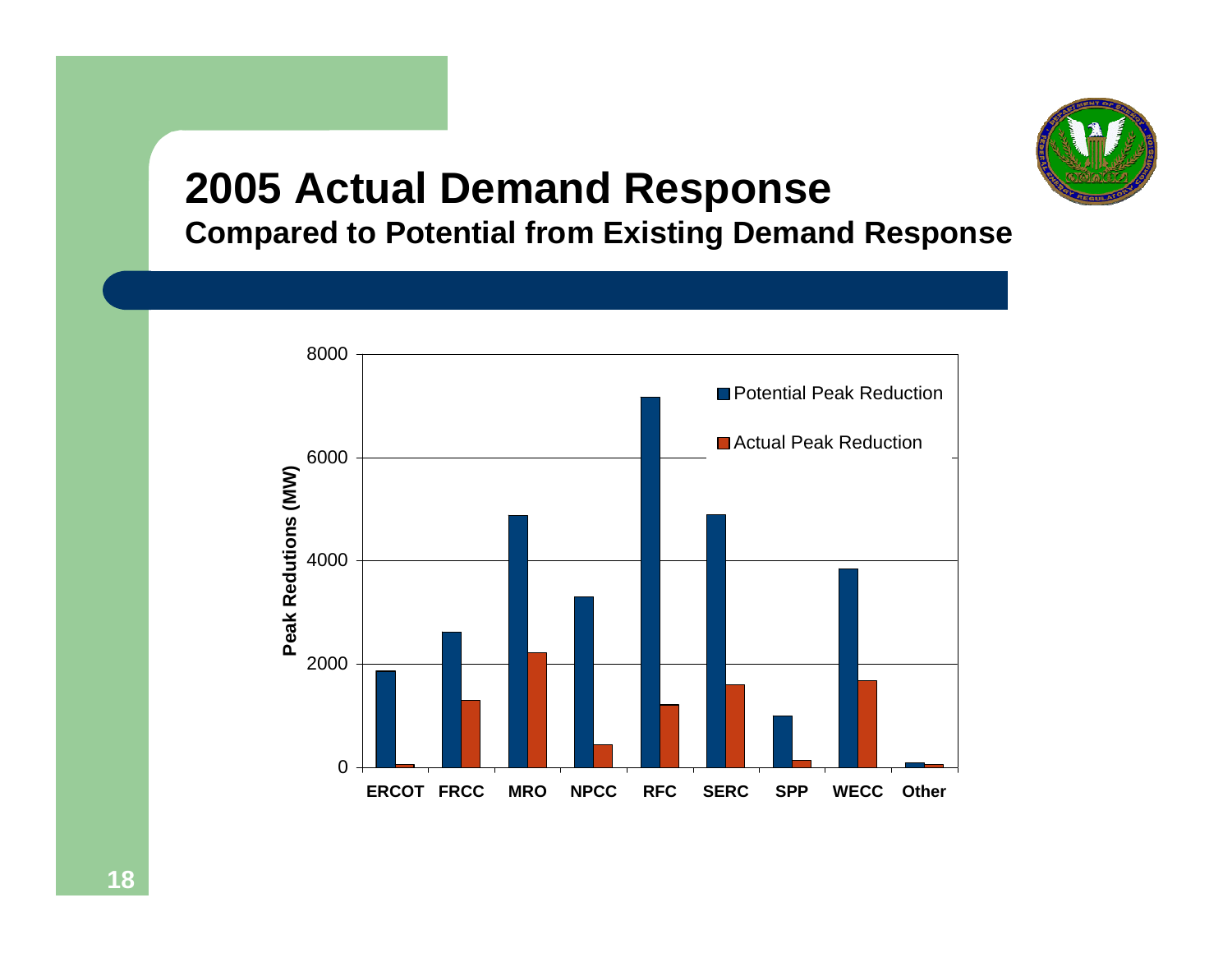

#### **Actual Vs. Potential Demand Response Ratio of Actual Deployed to Potential by Program Type – 2005**

| <b>Program Feature</b>           | <b>Sample</b><br><b>Size</b> | <b>Median</b><br><b>Value</b> |
|----------------------------------|------------------------------|-------------------------------|
| <b>Direct Load Control</b>       | 440                          | .56                           |
| Interruptible/Curtailable        | 195                          | .39                           |
| <b>Emergency Demand Response</b> | 25                           | .()                           |
| <b>Capacity Programs</b>         | $\vert$ ( )                  | .14                           |
| <b>Demand Bidding</b>            |                              |                               |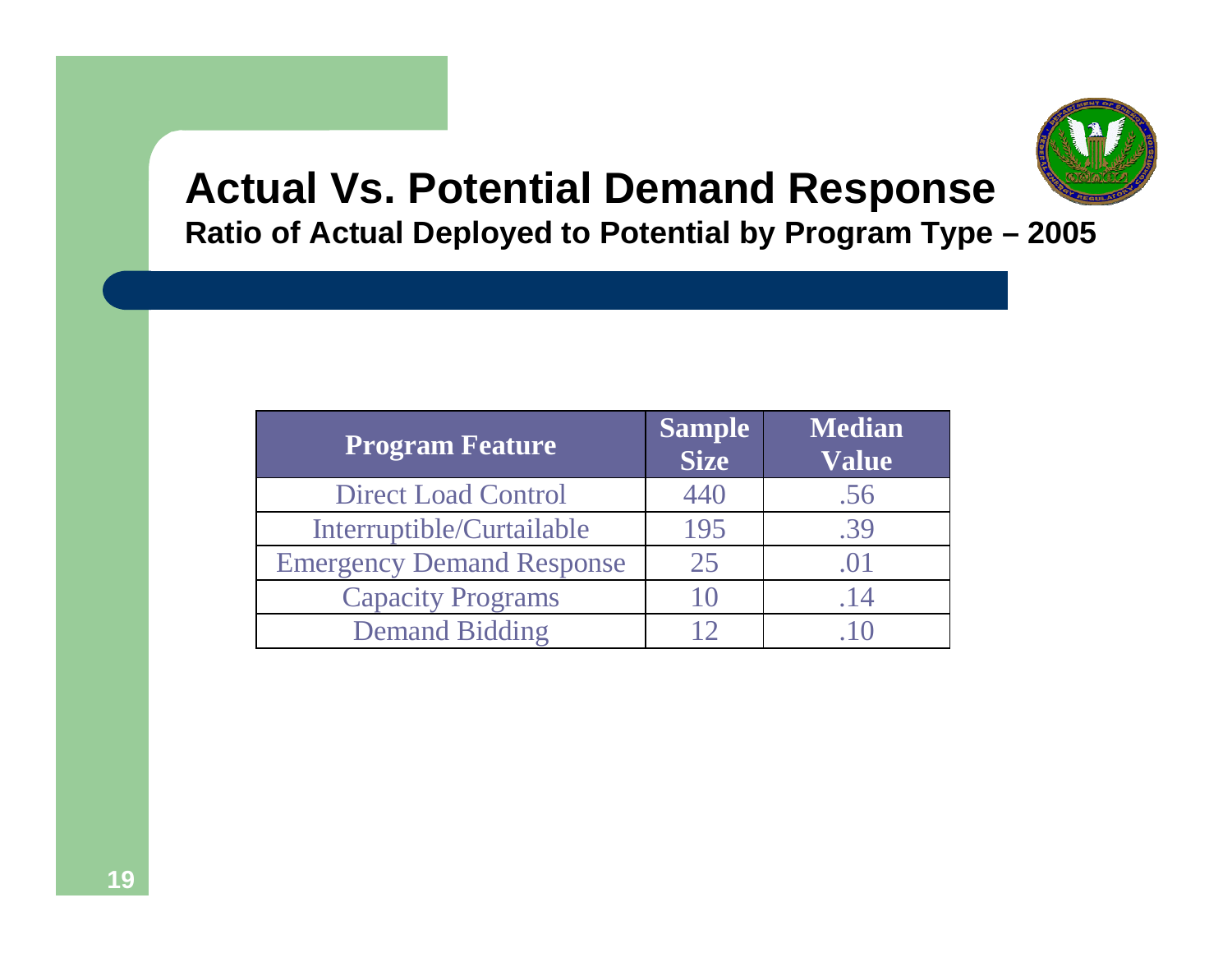

### **Demand Response in Transmission Planning**

Congress directed FERC to identify "steps taken to ensure that, in regional transmission planning and operations, demand resources are provided equitable treatment." Steps identified by staff include:

- • Assure that planning and operational requirements are specified in terms of functional needs.
- • Accommodate the inherent characteristics of demand response resources.
- • Allow appropriately designed demand response resources to provide all ancillary services.
- • Allow for the consideration of demand response alternatives for all transmission enhancement proposals.
- •When appropriate, treat demand response as a permanent solution.
- •Develop better demand response forecasting tools for system operators.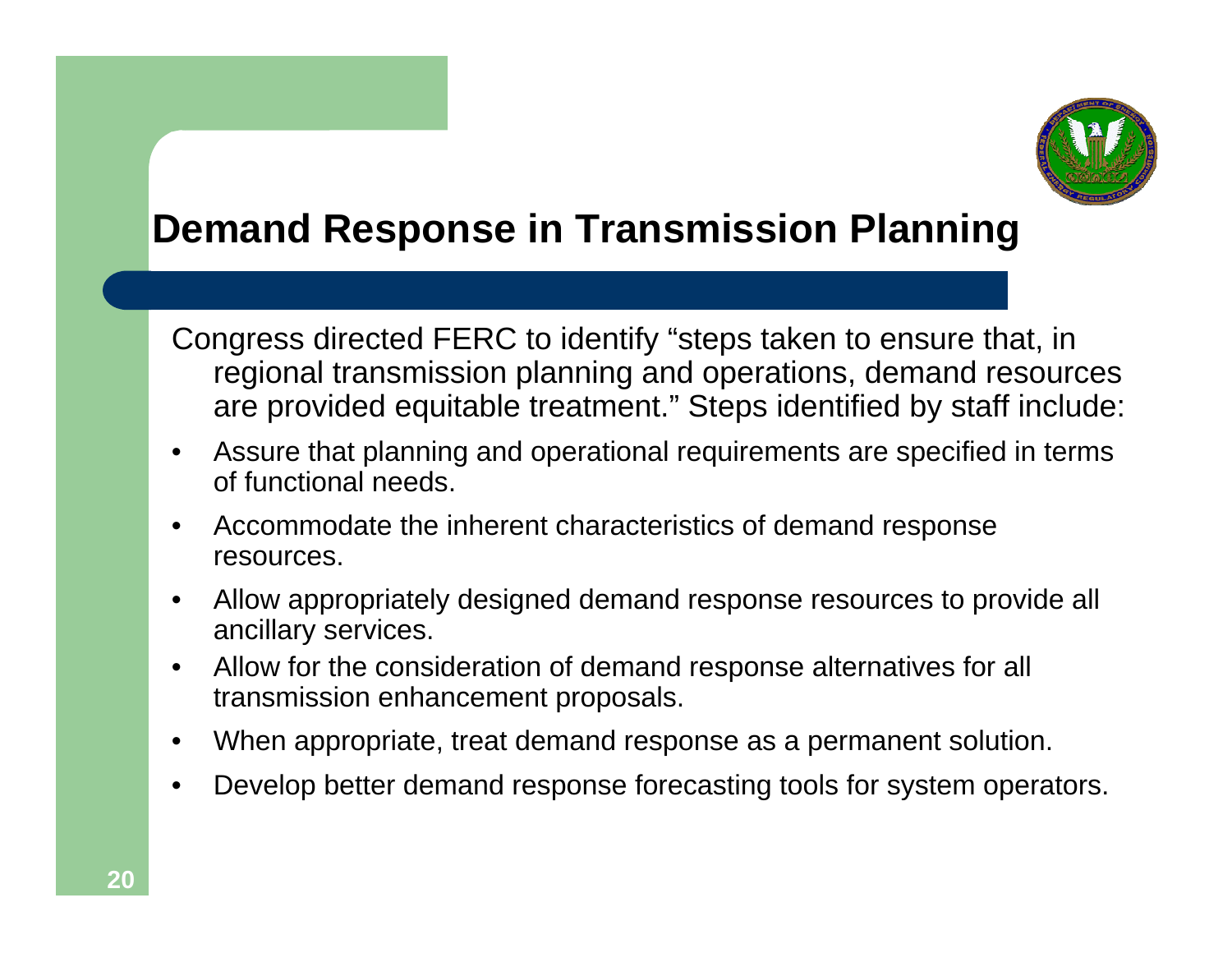

## **Regulatory Barriers**

- •Disconnect between retail pricing and wholesale markets
- •Utilities' disincentives to offering demand response
- • Enabling technologies' deployment need cost-recovery certainty; may need incentives
- • Research is needed on cost-effectiveness and how to measure demand reductions
- Specific state-level rules may inhibit more demand response
- • Specific retail and wholesale market rules may limit use of demand response
- •Fluctuating rules may limit third-party participation
- •Insufficient market transparency and access to data
- • Better coordination of federal and state jurisdictional programs could enable more demand response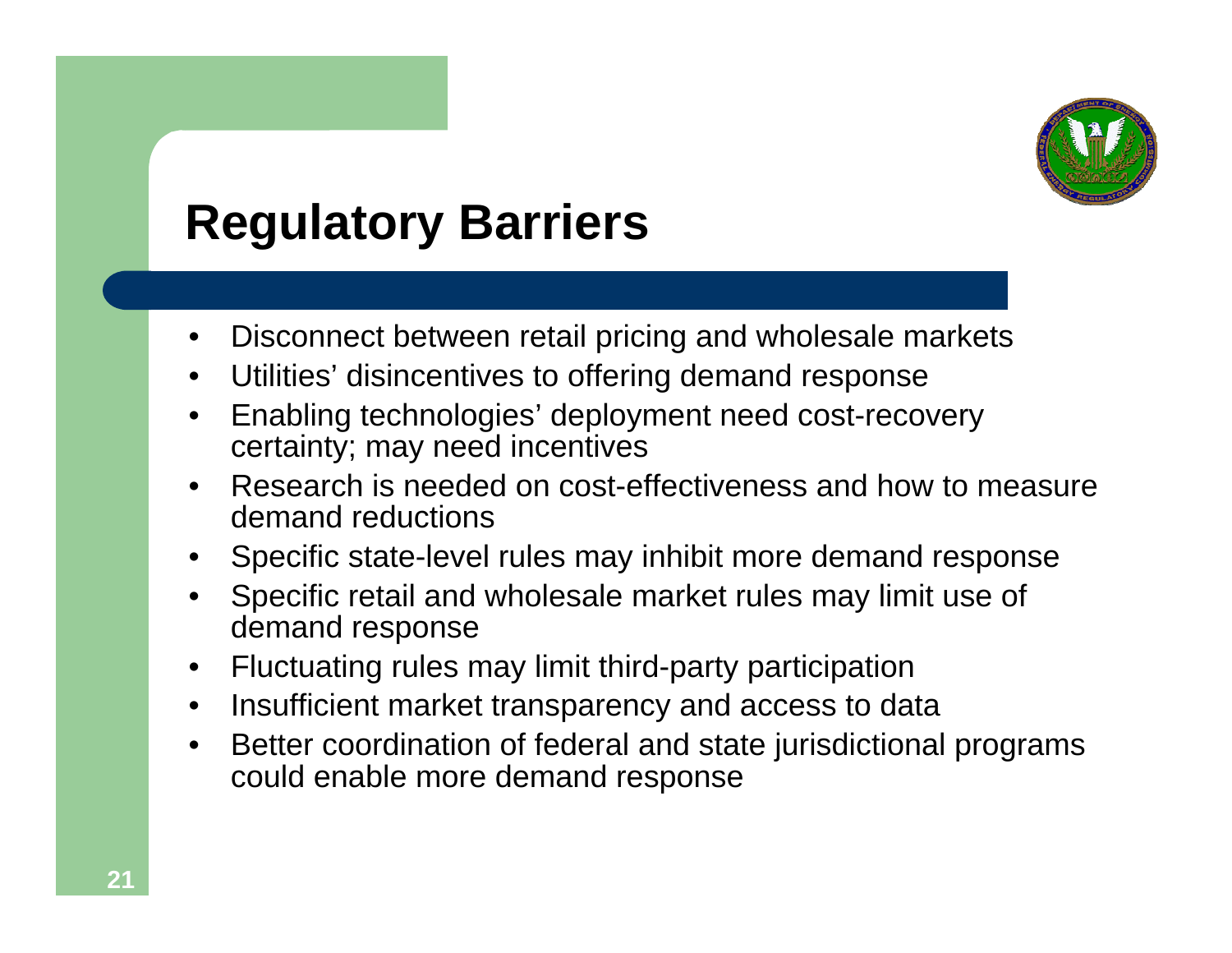

#### **Staff Recommendationsto the Commission:**

- • Explore how to better accommodate demand response in wholesale markets;
- • Explore how to coordinate with utilities, state commissions and other interested parties on demand response in wholesale and retail markets;
- • Consider specific proposals for compatible regulatory approaches, including how to eliminate regulatory barriers to improved participation in demand response, peak reduction, and critical peak pricing programs.